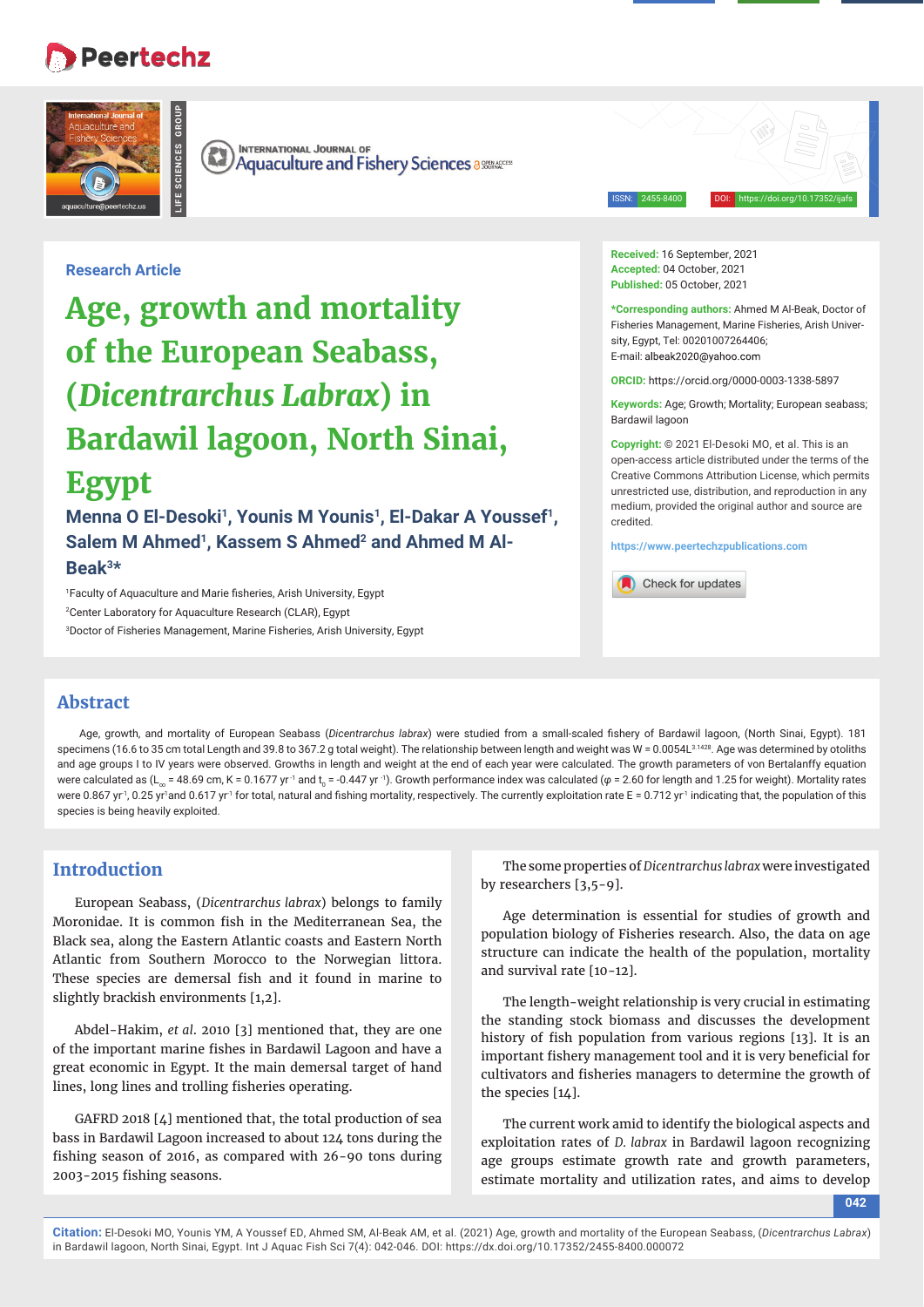an appropriate management plan to maintain this valuable fish resource. That could be useful for management of this important species.

## **Material and methods**

#### **The study area**

Bardawil lagoon is a shallow (0.3 to 3 m depth) and hypersaline lagoon on the northern coast of Sinai. It lies between Lat 33°0', Lon 31°9' and covers an area of about 650 km2, with about 85 km length and a maximum width of 22 km. It is separated from the sea by a sandbar that varies in width between 100m and 1km. Three openings connect the lagoon with the sea; two artificial openings at the West side (Boughaz I and Boughaz II) and one natural opening at the East (El-Zaranik). Bardawil lagoon, particularly at Zaranik, has been identified as one of the most important wetlands for water-birds in the whole Mediterranean region (Figure 1).

#### **Sampling**

Monthly, random samples of European Seabass, (*Dicentrarchus labrax*) were collected from the mixed catch of the main landing site at the Bardawil lagoon. The sampling period lasted during the fishing season 2020-2021. The total length of 181 individuals of *D. labrax* from the tip of the snout to the end of the caudal fin was measured to nearest centimeter, total weight was measured to the nearest 0.1 gram. Otoliths were removed, of 181 individuals cleaned and stored dry in labeled vials, and examined calcified rings under the microscope to determine age groups.

### **Data analysis**

For age determination, the Otoliths were cleaned by 8 %

HCl, and then dried. The otoliths were cleared in a mixture of 50 % ethyl alcohol and 50% glycerin and they were examined using microscope. The opaque and transparent rings were counted from the nucleus to the margin along the longest axis of the otolith. One opaque zone together with one transparent zone was considered to be an annual increment. Each annual increment represents one year of the fish age [15]. The number of fish in each age group was calculated, and then the proportion of the different age groups of the fish in the catch was used to calculate the age composition of *Dicentrarchus labrax*. Lengths by age were back-calculated using [16] equation: Ln = (Sn/S) L, where: Ln = is length of fish at age "n ", Sn = is magnified otolith radius to "n "annulus,  $S =$  is magnified total otolith radius,  $L = i$ s fish length at capture.

The relation between the total length (L) and total weight (W) was computed using the formula of  $[17]$  (W = a L<sup>b</sup>, where: a and b are constants whose values were estimated by the least square method).

Theoretical growth in length and weight was obtained by fitting the von Bertalanffy growth model, using the  $[18,19]$ method [20] for theoretical growth in length can be written in the form:  $L_t = L_{\infty} [(1 - e - k (t - t_0))]$ 

Where:  $L_t$  = the length at age t,  $L_{\infty}$  = the asymptotic length at t<sub>∞</sub>, K = growth coefficient and t<sub>o</sub> = age at which the length is theoretically nil.

The calculation of constants of the Von Bertalanffy growth model by Ford – Walford method can be derived as follows: K  $= -$  Ln b L<sub>∞</sub> = a  $/ 1 - b$ 

Then, the constant to can be calculated by the following equation:  $t_0 = t + 1 / k$  Ln (L<sub>∞</sub> - Lt) / L<sub>∞</sub>



**Figure 1:** Map of Bardawil lagoon.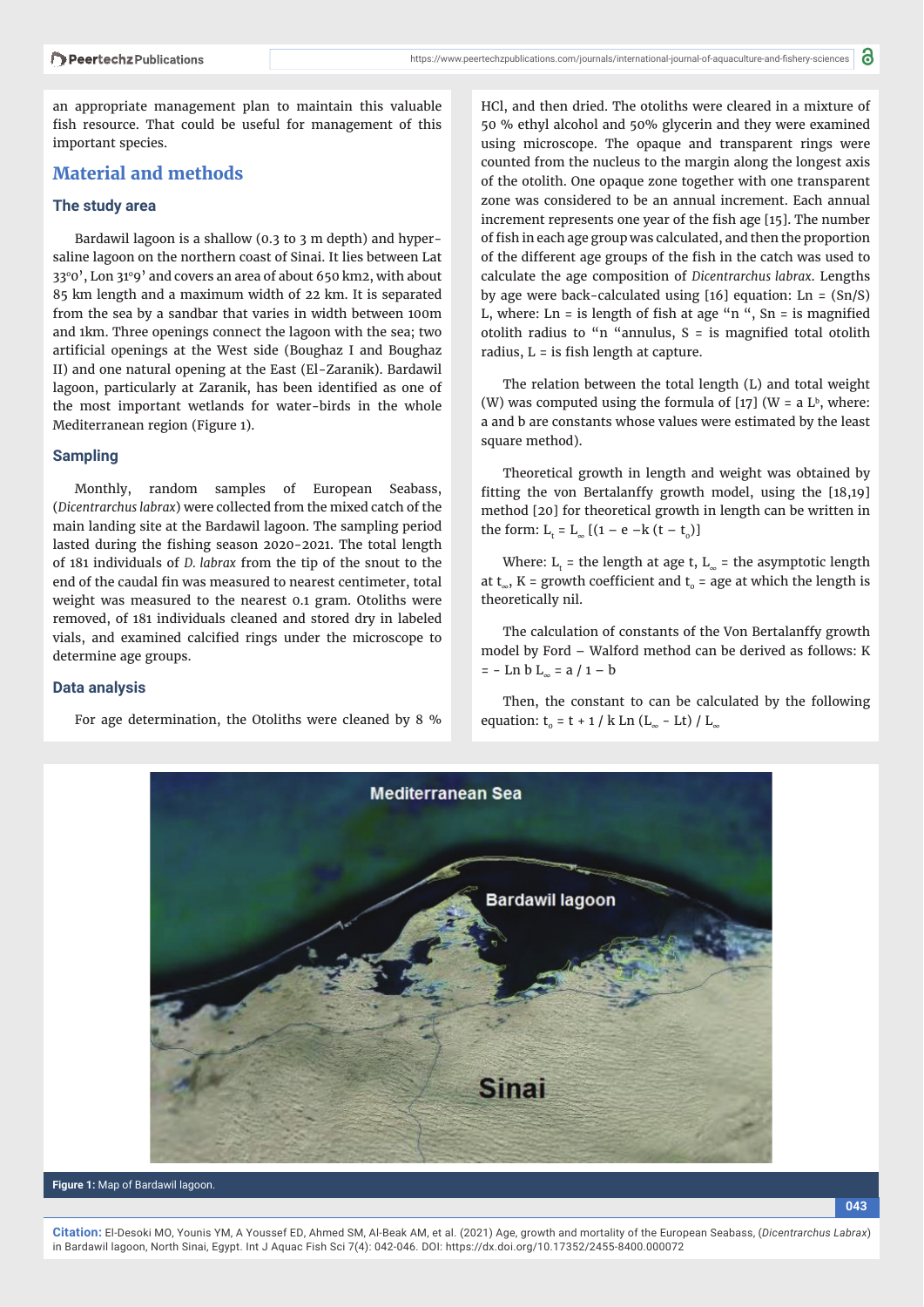The growth performance index ( $\Phi$ ) was estimated as:  $\Phi$  = log K + 2 log  $L_{\infty}$  [21] where: K and  $L_{\infty}$  are parameters of von Bertalanffy).

Total mortality can be estimated using [22] method the following equation:

 $S = \sum N - NO / \sum N - Nx Z = - Ln S$ 

Where: T = N1 + 2 N2 + 3 N3 + ........ X Nx; Notes  $\Sigma$  N = No +  $N1 + N2 + \dots Nx$ ; No is the number of fish in age – group I; Nx is the number of fish in age  $-$  group IV

Natural mortality coefficient (M): M=1.5k [23]; Fishing mortality (F): It was calculated as  $F = Z - M$ ; Exploitation rate (E): the value of (E) was calculated after (Gulland, 1971) where  $E = F/Z$ .

### **Results and discussion**

Total of 181 European Seabass, *Dicentrarchus labrax* were measured as a total length (cm). With lengths from 16.6 to 35 cm with weights ranging between 39.8 and 367.2g. The equation derived in respect of length-weight relationship is

As: Pooled:  $W = 0.0054L^{3.1428}$  (R<sup>2</sup> = 0.9764).

The relationship equation showed a positive allometric in which b= 3.1428.These result agree with that of [5] estimated the value of (b) as 3.142 in the England water [6] b value was 3.0551 and  $[24]$  resulted that, the value of (b) equals 3.2379. [9] found that, b= 3.0067 in Bardawil lagoon Figure 2.

On the other hand, the result disagree with that of [25] found that, the value of (b) equals 2.8241 in the Mediterranean Sea, In Bardawil lagoon; [26] found that, the value of (b) was 2.8241; [27] mentioned that, the value of (b) at 2.7977 and 2.7316 during 2000 and 2001 respectively. And disagree with [28] estimated the b- value as 2.7977 and 2.69 during 2001 and 2002, respectively In Mediterranean Sea, Port Said, region [3] resulted that, the slope (b value) of the length weight relationship was 2.824.

The (b) values in fish is species specific and varies with sex, age, seasons, physiological conditions, growth increment and nutritional status of fish, health, habitat, nutrition, environmental conditions (such as temperature and salinity), area, degree of stomach fullness, differences in the length range of the caught specimen, maturity stage and techniques of sampling fishing gear [10,17].

In the present work, the age determination of *Dicentrarchus labrax* was based on the otolith reading. 181 combined sexes using otolith. Age ranged from 1 to 4 years, ranged from 16.6 to 35 cm as a total length and from 39.8 to 367.2 g as a total weight. The mean fish length and the average otolith radii per each length group were given with the ratio of fish length in the total length / otolith radius relationship Figure 3.

Age composition of *D. labrax* in Bardawil lagoon during season 2020-2021 were constructed of combined sexes Tables 1 and Figure 4 show that the specimens of combined sexes

belong to age group I to IV generally the different age groups cover wide length ranges.

These results disagree with both [8,9] they found that, Age distribution of *D. labrax* samples from Bardawil Lagoon ranged from 0 to 6 years.

The age of *D. labrax* was determined by the annual rings of otolith of 181 specimens. Four age groups were observed. The average back-calculated lengths of European Seabass are given in Table 2 as were 9.89, 12.53, 14.23 and 15.58 cm and increment in length of age as were 9.89, 2.64, 1.70 and 1.35 for the 1st, 2nd, 3rd and 4th year of life, respectively. The highest annual increment occurred during the first year of life, while a noticeable decrease was observed in the second year, reaching to minimal value during the fourth year of life (Figures 3,5).







**Figure 3:** The relationship between total length (TL) and otolith radius of combined sexes (♀ *3*) of *D. labrax* collected from Bardawil lagoon during season 2020-2021.

**Table 1:** Age composition of *D. labrax* collected from Bardawil lagoon during season, 2020-2021.

|           | <b>Sexes combined</b> |                     |  |  |
|-----------|-----------------------|---------------------|--|--|
| Age group | number                | %                   |  |  |
| age1      | 6                     | 3.3                 |  |  |
| age2      | 109                   | 60.2<br>26.5<br>9.9 |  |  |
| age3      | 48                    |                     |  |  |
| age4      | 18                    |                     |  |  |
|           | 181                   |                     |  |  |
|           |                       | 044                 |  |  |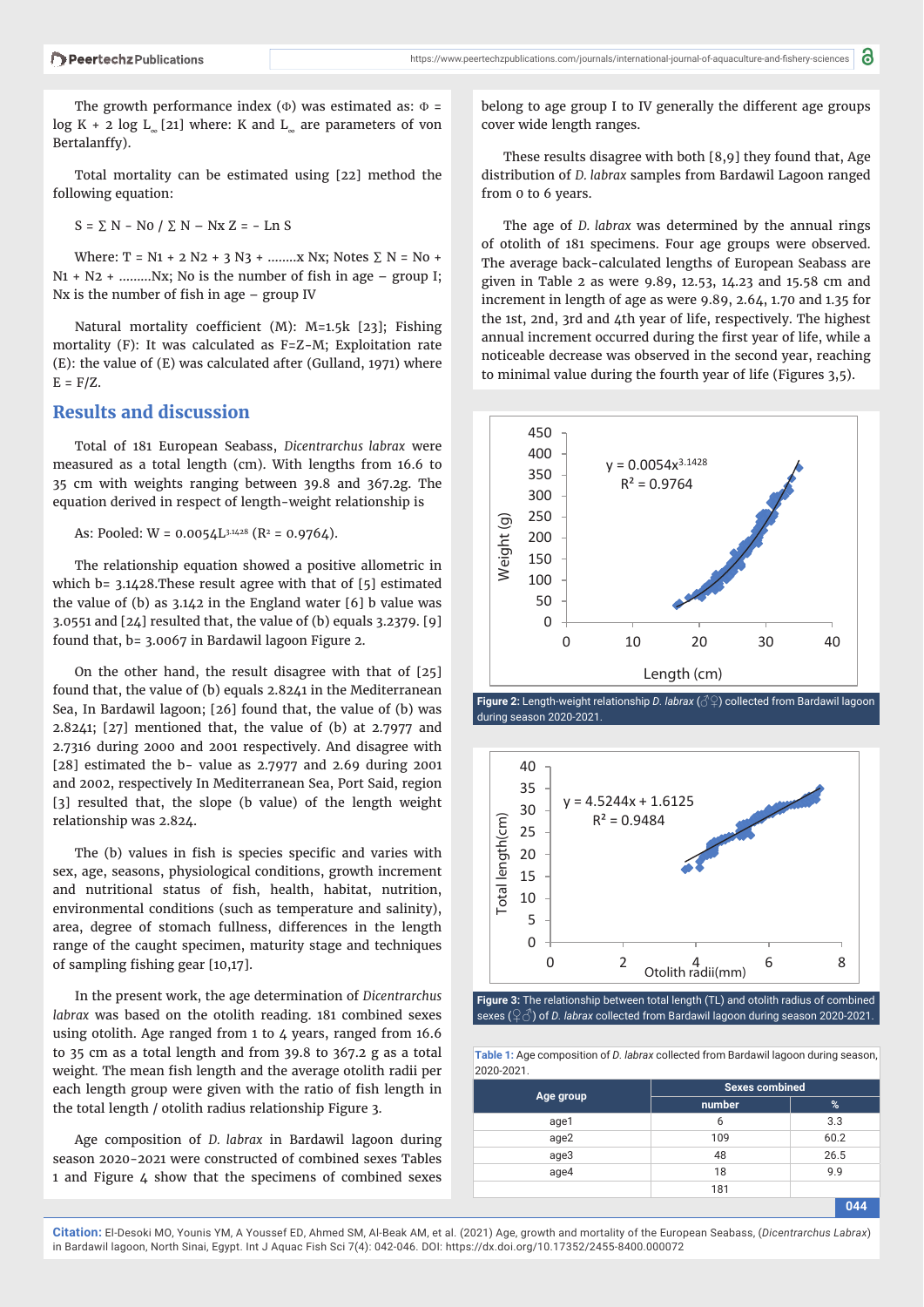[9] mentioned that, the back-calculated lengths recorded in Bardawil lagoon for *D. Labrax* were 22.3, 28.3, 34.0, 38.4, 42.6 and 46.5 cm for age groups 1, 2, 3, 4, 5 and 6 years, respectively.

In present study, The growth parameters of von Bertalanffy for European Seabass, (*Dicentrarchus Labrax*) were as follow; L<sub>∞</sub> =48.69cm, K = 0.1677 year-1 and t<sub>0</sub> = -0.447 year<sup>-1</sup> [29] mentioned that the differences in growth parameters were due to age, sex, maturity and sampling period for the same species.

In Bardawil lagoon, (Egypt) by [9] growth parameters where found as  $\text{L}_{_{\infty}}$  K and t $_{_{0}}$  was 75.31 cm, 0.1221 yr<sup>-1</sup> and -1.8703 yr-1 respectively. The growth parameters of von Bertalanffy for European Seabass, (*Dicentrarchus Labrax*) were as follow; L∞ = 70.82 cm, K = 0.35 yr<sup>-1</sup> and to = -0.217 yr<sup>-1</sup>by [7,8]. resulted



lagoon during season, 2020-2021.

| Average back calculated                                                             |  |  |  |  |  |  |  |  |
|-------------------------------------------------------------------------------------|--|--|--|--|--|--|--|--|
| <i>labrax</i> collected from Bardawil lagoon during season 20-2021.                 |  |  |  |  |  |  |  |  |
| Table 2: Back-calculation length at the end of different life years of, combined D. |  |  |  |  |  |  |  |  |

| Age                                        | No. of<br>fish |      | <b>Observed</b><br>length (cm) | <b>Observed weight</b><br>(gm.) | lengths at the end of each year<br>(cm) |       |       |       |
|--------------------------------------------|----------------|------|--------------------------------|---------------------------------|-----------------------------------------|-------|-------|-------|
|                                            |                |      |                                |                                 |                                         | Ш     | Ш     | IV    |
| combined sexes $(\mathcal{Q} \mathcal{Z})$ |                |      |                                |                                 |                                         |       |       |       |
|                                            | 6              | 18.0 | 53.4                           | 83.8                            | 15.48                                   |       |       |       |
| $\mathsf{II}$                              | 109            | 24.0 | 118.8                          | 141                             | 12.93                                   | 20.62 |       |       |
| Ш                                          | 48             | 29.6 | 232.6                          | 193.8                           | 12.99                                   | 19.63 | 24.84 |       |
| IV                                         | 18             | 32.3 | 300.5                          | 242.1                           | 12.01                                   | 18.63 | 23.35 | 28.55 |
|                                            |                |      |                                | Increment                       | 15.48                                   | 5.14  | 4.22  | 3.71  |



that, growth parameters where found as  $L_{\infty}$ , K and t<sub>o</sub> was 76.36 cm, 0.29 yr<sup>-1</sup> and  $-0.19$  yr<sup>-1</sup> respectively.

Growth performance index  $(\Phi)$  of the same species reflects its adaptations to the environment factors. In current present, the growth performance index of *D. labrax* was 2.60 and 1.25 for length and weight, respectively. The growth performance index  $(\Phi)$  defined as 2.84 and 1.4943 for length and weight, respectively [9]. Bardawil lagoon is better for the growth of *D. labrax* under study. Such differences may be attributed partially from the different techniques used, but more likely reflect slight environmental differences such as food availability and contents, height salinity in the lagoon and rise of temperature during 6 months at least [30].

The total mortality (Z) was calculated for *D. labrax* was 0.867 year<sup>-1</sup>, the natural mortality coefficient (M) was 0.25 year<sup>-1</sup>, fishing mortality (F) was 0.617 year<sup>-1</sup>. The exploitation level of this species was higher than the optimum one where the current E was0.712 indicating that, the population of this species is being heavily exploited.

[3] resulted that, the rates of total mortality Z, natural mortality M, fishing mortality  $F$  and exploitation rate  $(E)$  were 1.54, 0.36, 1.18 and 0.766yr-1 respectively for the same species in Bardawil lagoon. [9] found that, Z, M, and F values were 0.8786, 0.3153 and 0.5633 year<sup>−</sup><sup>1</sup> , respectively. E value was recorded as 0.64 year-1.also [8], found that, total, natural and fishing mortality rates were 1.03 yr<sup>-1</sup>, 0.39 yr<sup>-1</sup> and 0.64 yr<sup>-1</sup>, respectively. The current exploitation rate ( $E = 0.6229$ ).

According to [31,32] the M value represents deaths from all occasion, except mans fishing involving predation, senility, epidemics, pollution, etc.

## **References**

- 1. Fritsch M, Morizur Y, Lambert E, Bonhomme F, Guinand B, et al. (2006) Assessment of sea bass (Dicentrarchus labrax, L.) stock de-limitation in the Bay of Biscay and the English Channel based on mark-recapture and genetic data. Fish Res 83: 123-132. **Link:** https://bit.ly/3DdZ81G
- 2. Mehanna SF (2006) Fisheries regulations based on yield per recruit analysis for the spotted Seabass Dicentrarchus punctatus (Moronidae) at Bardawil lagoon, Mediterranean coast of Sinai, Egypt. The 10<sup>th</sup> conference about the Egyptian fisheries resources and aquaculture, Alex. Univ J Aquat Biol Fish 10: 129-145. **Link:** https://bit.ly/3oGm0To
- 3. Abdel-Hakim NF, Mehanna SF, Eisa IA, Hussein MS, Al-Azab DA, et al. (2010) Length weight relationship, condition factor and stomach contents of the European sea bass, Dicentrarchus labrax at Bardawil Lagoon, North Sinai, Egypt. Proceeding of the 3rdGlobal Fisheries and Aquaculture Research Conference, Egypt 1-14. **Link:** https://bit.ly/3Bcw3mO
- 4. GAFRD (2018) The General Authority for Fishery Resources Development: Fisheries Statistics Year Book for 2016. Ministry of Agriculture and Land Reclamation, Cairo, Egypt.
- 5. Aprahamian MW, Barr CD (1985) The growth, abundance and diet of o-group seabass (Dicentrarchus labrax), for the seven estuary. J Mar Biolo Assoc UK 169-180. **Link:** https://bit.ly/3Fm9SNE
- 6. Khalifa US (2005) Population characteristics and fisheries management of European seabass Dicentrarchus labrax L., in Bardawil lagoon, Egypt. Afr J Biol Sci 1: 69-78.

**045**